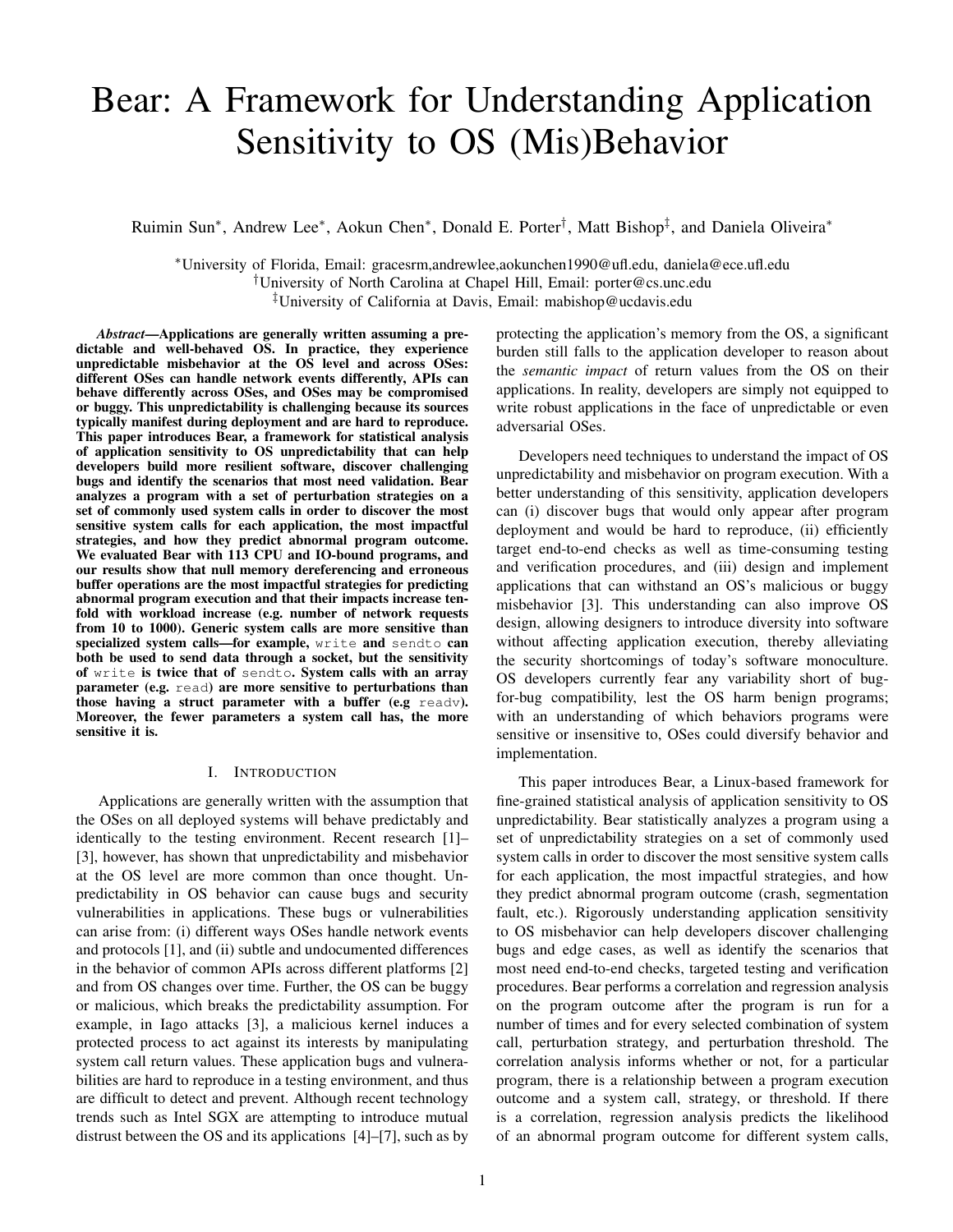strategies and thresholds. This analysis allows a developer to have insights on the following questions: *(i) which system calls are the most sensitive to OS unpredictability and by what degree? (ii) which strategies cause the most impact in program execution and by what degree? and (iii) do program type and execution workloads affect the strategy impact or system call sensitivity?*

Our results showed that for CPU-bound applications, the four most sensitive system calls are mmap, write, munmap and rt\_sigprocmask. While for I/O-bound applications, the four most sensitive system calls are mremap, write, read and munmap. For all applications, null dereferencing and buffer overflow are the two most severe events in predicting an abnormal program outcome. For CPU-specific applications, signal-related errors are also very impactful. On the other hand, network-related system calls such as sendto and recvfrom have not shown high significance on abnormal execution, which may be the result of robust end-to-end checkings and retry mechanisms over network layer. The two least impactful strategies are naked notify in method and privilege degradation. The rest of the strategies are of similar impact.

Generic system calls are more sensitive than specialized system calls, for example, write and sendto can both be used to send data through a socket, but the sensitivity of write is twice as of sendto. System calls with an array parameter (e.g. read) are more sensitive to perturbations than those having a struct parameter with a buffer (e.g readv). Moreover, the fewer parameters a system call has, the more sensitive it is.

When the program workload is heavy, the impact of buffer overflows and wrong parameter types in file-related system calls on abnormal program execution sharply increased compared with the medium workload and far exceeded the impact of null dereferencing errors. The perturbation strategy impact and the system call sensitivity to perturbation were not affected when we changed the program workloads from light to medium.

Programmers should be very careful when handling system calls with a buffer parameter, considering how commonly used read and write system calls are, especially when application workload is heavy. Null dereferencing is a severe problem as well and almost the hardest to debug when a segmentation fault occurs. Therefore, failure-oblivious computing can be a promising way for saving developers and testers from memory bugs. In a resource-constrained development environment (time, human resources, performance constraints), developers should prioritize testing and the inclusion of endto-end checks for system calls that are specialized, having few parameters and having a struct parameter that includes a vector.

This work makes the following contributions:

• It represents the first statistical analysis of the impact of OS unpredictability on program execution, to the best of our knowledge.

- It provides a framework for developers to find weak spots in their code that are sensitive to OS misbehavior, facilitating more resilient and secure software.
- It can provide a new way to introduce diversity into OS execution (thus improving security) by leveraging combinations of system calls and strategies that cause unpredictability in system execution, but at the same time do not harm the software.

The paper is organized as follows. Section II describes Bear's design, while Section III details its implementation. Section IV gives an overview of the statistical methods used in this work. Section V summarizes our experimental evaluation. Section VI describes related work in the area of fuzzy testing, fault-tolerance, and program diversity, and Section VII concludes the paper.

## II. DESIGN

In this section we discuss Bear's design, whose goal is to allow a developer to analyze a target program against various types of OS unpredictability. We chose to design and implement Bear in Linux because of the Linux's open source. This design can be ported to other modern OSes. Bear is comprised of several modules residing both in user space and in the OS kernel. In summary, a testing harness component (*Manager*) loads a module (*Perturbation Module*) in the kernel that implements a set of perturbation strategies on a set of system calls (*Perturbation Set*). The *Manager* also runs the target program and invokes a statistical module for analysis.

Figure 1 illustrates Bear's general architecture. More specifically, Bear runs the application inside of a testing harness, called the *Manager*. The manager is responsible for receiving user input and invoking all other components. The user (typically an application developer) inputs the target program, a test case, the set of system calls to be perturbed, the set of perturbation strategies to be used, a perturbation threshold, and a timeout for hung programs.



Fig. 1: Bear's architecture.

The user can select to perturb all system calls or can specify a system call category for perturbation—for example, file management, signal control, process scheduling, and network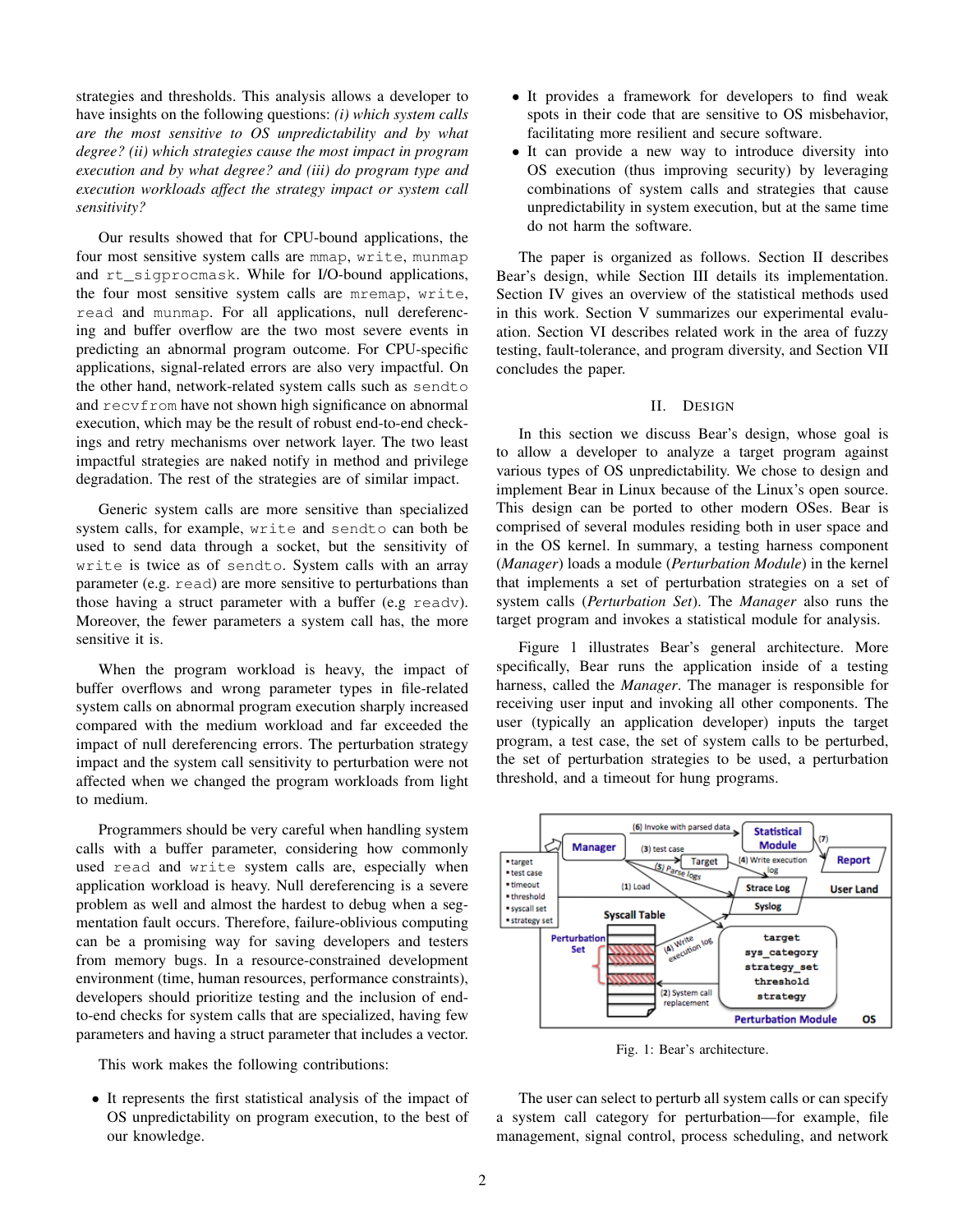communication. She can also specify that all perturbation strategies should be used during the analysis, or she can select a particular strategy. For example, consider a developer running Bear and passing Chrome as the target program, "All" as the set of system calls, and 10% as the perturbation threshold. Bear will perform a series of program runs with the test case, where in each run it applies one of the strategies to a system call in the selected set with 10% probability. In the Chrome example, during the analysis of sys\_read approximately 10% of its invocations will be perturbed with a certain strategy. Each run represents a combination  $\{sys\_read, strategy_i\}$ , where  $i$  represents each strategy that can be applied on sys read.

Bear runs each combination  $\{sys\_read, strategy\}$  a number of times for statistical significance. The next component in Bear's architecture is the *Perturbation Module* residing at the OS level. This module is loaded by the Manager (*Step 1* in Figure 1) and is responsible for implementing all perturbation strategies. Table I lists part of the system calls that can be perturbed (the *Perturbation Set*), their categories, and the perturbation strategies that can be applied to them (strategies are discussed further in this section). During initialization the *Perturbation Module* replaces the original versions of the system calls in the perturbation set with new versions implementing the perturbation strategies (*Step 2*).

The target program is then run by the *Manager* with strace. During the program runs (*Step 3*), the modified versions of the perturbed system calls and strace will record relevant information about the run, respectively in the system logger and in the strace logger (*Step 4*). After the program runs finish, the *Manager* captures these logs (*Step 5*) and formats them for input to the *Statistical Module* (*Step 6*).

The *Statistical Module* then performs a correlation analysis to discover (i) whether there is a relationship or a correlation between a system call, strategy, and the program outcome (normal or abnormal), and (ii) the strength of this relationship. Next, the *Statistical Module* performs a regression analysis to predict the likelihood of an abnormal program outcome (an erroneous exit) for each system call and strategy analyzed. Finally, it writes the results of the analysis in a report for the developer (*Step 7*). The statistical tests used in this analysis are detailed in Section IV.

## *A. Perturbation Strategies*

The *Perturbation Module* applies error patterns to the *Perturbation Set*. For this work, we chose common OS system calls from various categories: memory management, signal control, file operation, network communication and process scheduling.

The perturbation set (Table I) targets major system misbehavior that will cause common software bugs and security flaws [9], such as memory leak, synchronization error, values outside domain, buffer overflow, etc. For this work, we introduced a set of perturbation strategies to cover the following scenarios of OS misbehavior:

- Fail to deallocate a system call (failMem): This misbehavior strategy simulates a memory leak when a program's allocated memory is not freed subsequently, which can cause the program to substantially increase its memory usage and crash. We implement this strategy by returning -1 when sys\_unmap() is invoked.
- Empty buffer in memory system call (nullMem): This strategy simulates a missing initialization, which can lead to a NULL reference error. This strategy is implemented by changing the buffer parameter to null for memoryrelated system calls, such as sys\_mmap().
- Fail of lock related system call (failLock): This strategy simulates synchronization errors (deadlocks, race conditions and live lock) in the control of the execution of multi-threads programs with shared data. We implement this strategy by returning -1 when lock-related system calls are invoked, such as sys\_mlock().
- Failure to signal control system call (failSig): This strategy simulates signal delivery error and returns -1 when a signal control system call is invoked, such as sys\_rt\_sigaction.
- Different data type to parameter (diffType): This strategy simulates an incorrect input passed, such as passing an integer parameter, where the expected type is a character. We implement this strategy by changing char  $*$  parameter to int when a system call such as sys write() is invoked.
- Injection of bytes to system call with buffer (bufOf): This strategy simulates a buffer overflow error and is implemented by injecting random bytes to a buffer parameter in a network or file-related system call such as sys write() or sys sendto().
- Failure to access system call (failAcc): This strategy simulates the failure of checking access for global volatile objects that are going to be shared between several threads, such as a library. We implement this strategy by returning -1 for the sys\_access() system call.
- Reduction of buffer size/length parameter (redLen): This strategy simulates the scenario of an incorrect return value check that can cause byte loss, if only part of a buffer passed as a system call parameter is read or written. We implement the strategy by reducing the buffer length for network and file-related system calls.
- Fail to notify system call (failNoti): This strategy simulates a failed call of sys\_mq\_notify(), which can cause shared object states to be modified without knowledge. The strategy is implemented by returning - 1 to sys\_mq\_notify().
- Fail to change user id (chUid): This strategy simulates a failure to change privileges, such as failing to change the user id to root when sys\_setuid is invoked.

# III. IMPLEMENTATION DETAILS

Bear's *Manager* executes at the user-level and automates analysis by (i) loading the *Perturbation module* with the input parameters passed by the developer; (ii) executing the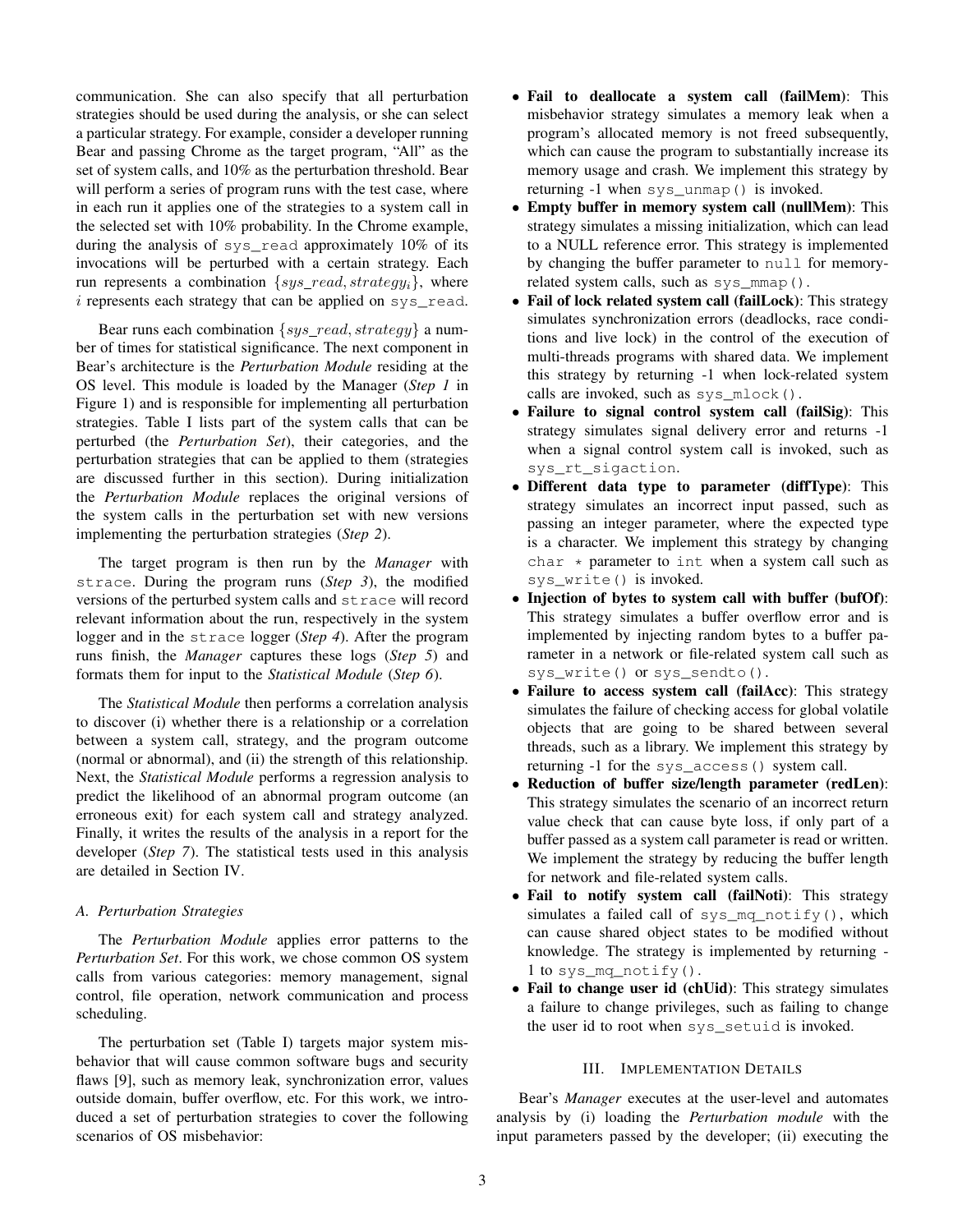| Category                     | System Call<br>Example | <b>Strategies</b>                                      | Common Related Bugs           |
|------------------------------|------------------------|--------------------------------------------------------|-------------------------------|
| Memory Management            | sys_unmap              | Fail to deallocate system call (failMem)               | Memory leak                   |
|                              | sys_mmap               | Empty buffer in memory system call (nullMem)           | Null dereferencing            |
| Signal Control               | sys mlock              | Failure to lock related system call (failLock)         | Synchronization error         |
|                              | sys kill               | Failure to signal control system call (failSig)        | Signal delivery error         |
| File Operation               | sys_read               | Different data type to buffer parameter (diffType)     | Value outside domain          |
|                              | sys_write              | Injection of bytes to system call with a buffer(bufOf) | Buffer overflow               |
| <b>Network Communication</b> | sys access             | Failure to access system call (failAcc)                | Dealing with volatile objects |
|                              | sys sendto             | Reduction of buffer size/length parameter (redLen)     | Buffer return not checked     |
| Process Scheduling           | sys_mq_notify          | Fail to notify system call (failNoti)                  | Naked notify in method        |
|                              | sys_setuid             | Fail to change user id (chUid)                         | Privilege degradation         |

TABLE I: Applicable strategies and examples of system calls in the perturbation set. The full set of system calls can be found in [8]. In later analysis we use syscall rather than sys\_syscall for short.

target program for each combination of system call, strategy, and threshold enough times for statistically significant results; (iii) capturing the results of each run from the syslog and strace logs; (iv) parsing the results of each run into a format required by the open-source statistical module  $R \sim 10$ ; and  $(v)$ invoking R for analysis. The user inputs into *Manager* the target program pathname, the category of system calls to be perturbed (all, file, process, signal, or network), a perturbation threshold, a test case, and a timeout, in case a process hangs. Figure 3 illustrates the format of Bear's input and output.

Upon initialization, the *Perturbation module* replaces the system call table pointers for the system calls in the perturbation set with new versions implementing the strategies.  $1$ In newer versions of Linux, the system call table is readonly; we remap the table read-write. The *Perturbation module* introduces four new variables: (i) target, the pathname for the target program being analyzed; (ii) sys\_category, the category of system calls being analyzed (all, file, net, process, signal, or mem); (iii) strategy\_set, the strategy(ies) to be used in the analysis (see Section II for details); and (iv) threshold, a number in  $[0, 1]$ , which represents the probability of perturbation for each system call that is part of the analysis.

Algorithm 1 shows how the OS applies perturbation strategies to sys\_write. The system call performs three checks that all must be true before a strategy is applied: (i) the current program must be target, (ii) the current system call to be analyzed is sys\_write, and (iii) a randomly selected number in [0, 1] should be smaller than the threshold. If all conditions are true the selected strategy is applied on the system call.

The *Manager* checks every check\_frequency (also a configurable parameter) for whether the target program is still running by searching the program in the list of running programs. If the program exits normally, it will invoke system call exit\_group with exit code 0. Otherwise, if the exit code is non-zero, the program ended abnormally. The exit code is recorded in the strace log.

## IV. STATISTICAL METHODS

This section explains the statistical methods underlying Bear. In our study, the independent variables are system

| <b>Algorithm 1: Perturbing</b> sys_write()                                                                            |          |  |  |  |
|-----------------------------------------------------------------------------------------------------------------------|----------|--|--|--|
| <b>Function</b> long $my\_sys\_write(fd, but, size)$<br><b>if</b> (current $==$ target and syscall $==$ sys_write and |          |  |  |  |
| $(random(0.0, 1.0) < threshold)$ ) then                                                                               |          |  |  |  |
| switch strategy do                                                                                                    |          |  |  |  |
| case diffType                                                                                                         |          |  |  |  |
| $/*$ Pass different data type $*/$                                                                                    |          |  |  |  |
| $intNum = getRandomInt();$                                                                                            |          |  |  |  |
| return orig sys write (fd, intNum, size);                                                                             |          |  |  |  |
| end                                                                                                                   |          |  |  |  |
| case redLen                                                                                                           |          |  |  |  |
| /* Reduce buffer length                                                                                               | $\star/$ |  |  |  |
| $newsize = random(0, size);$                                                                                          |          |  |  |  |
| orig_sys_write(fd, buf, newsize);                                                                                     |          |  |  |  |
| return size;                                                                                                          |          |  |  |  |
| end                                                                                                                   |          |  |  |  |
| case <i>bufOf</i>                                                                                                     |          |  |  |  |
| /* Inject buffer bytes                                                                                                | $\star/$ |  |  |  |
| $newsize = random(0, 4);$                                                                                             |          |  |  |  |
| append newsize bytes in buf;                                                                                          |          |  |  |  |
| orig_sys_write(fd, buf, newsize);                                                                                     |          |  |  |  |
| return size;                                                                                                          |          |  |  |  |
| end                                                                                                                   |          |  |  |  |
| endsw                                                                                                                 |          |  |  |  |
| else                                                                                                                  |          |  |  |  |
| return orig_sys_write(fd, buf, size);                                                                                 |          |  |  |  |
| end                                                                                                                   |          |  |  |  |

call, perturbation strategy, program type (CPU-bound or I/Obound), and perturbation threshold. The dependent variable is the program outcome, which can be normal or abnormal. The user of Bear manipulates one or more of these independent variables and measures the change in the dependent variable.

Our statistical analysis uses standard hypothesis testing [11]. In our context, the null hypothesis  $(H_0)$  is that the execution of a particular system call or a perturbation strategy is unassociated with the program outcome, i.e., that misbehavior of the system call will not be associated with nor will it predict abnormal program outcome. A statistical test produces a *p*value based on the results under analysis. The *p*-value is the probability of the test making a Type I error [11]: *rejecting the null-hypothesis when it is actually true*. When the *p*-value is very low (0.05 or 0.01), the experimenter will only observe this error 5% or 1% of the time.

<sup>&</sup>lt;sup>1</sup>We decided not to implement the strategies with  $strace$  because it has limitations on changing the parameters.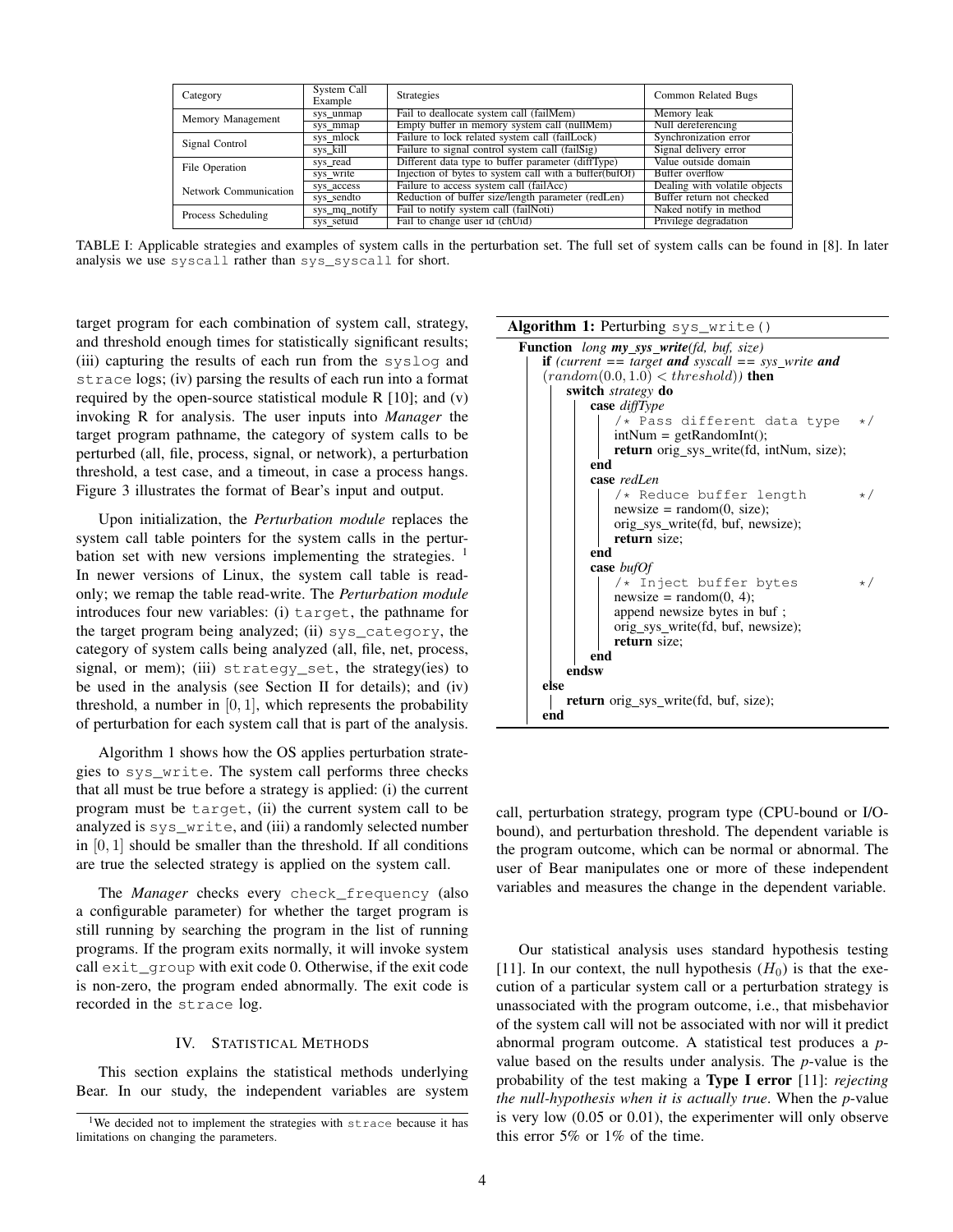

Fig. 2: Statistical tests used in this study.

Before applying the appropriate statistical test,<sup>2</sup>, the experimenter selects an appropriate *significance level* called α, which is also a very low probability (0.10, 0.05, or 0.01).  $\alpha$  is the experimenter's threshold for statistical significance: the test is statistically significant if the produced *p*-value  $\leq \alpha$ . Figure 2 summarizes the statistical analyses used in Bear's evaluation. We performed a *correlation analysis*, to discover and measure the strength of the association between the variables, and a *regression analysis* to discover the cause and effect of the variables' relationship. The next subsections detail each one of these tests.

### *A. Correlation Analysis*

Correlation analysis is a statistical technique used to measure and describe the relationship between two variables. The chi-squared test [11] is a test of independence and is used for correlation of non-numerical data, such as those we have in this study: system calls (e.g., sys\_read), strategy types (e.g., *failMem*), and program outcome (normal or abnormal). This test can determine whether there is a relationship between two variables.

The chi-squared test uses the frequency data from a sample to evaluate the relationship between two variables (e.g., perturbed system call and program outcome). Each individual in the sample (e.g. program run) is classified on both of the two variables (e.g. which system call was perturbed and program outcome), creating a two-dimensional frequency-distribution matrix: the chi-squared matrix [11].

In our case we have two matrices: one for system call and program outcome, and another for strategy and program outcome. The observed frequency  $f<sub>o</sub>$  is the number of program runs that are classified in a particular category. The next step is to find the expected frequencies ( $f_e$  values) for the test. The expected frequencies define an ideal hypothetical distribution in agreement with the null hypothesis and are predicted from the proportions in the null hypothesis and the sample size (n).

The value of  $f_e$  in each cell is obtained as  $f_e = (f_c \times f_r)/n$ , where  $f_c$  is the frequency total for the column (column total),  $f<sub>r</sub>$  is the frequency total for the row (row total), and n is the sample size [11].

After expected frequencies are obtained, we compute a chisquared statistic  $(\chi^2)$  to determine how well the data (observed frequencies) fit the null hypothesis (expected frequencies) as  $\chi^2 = \sum (f_o - f_e)^2 / f_e$ . The formula measures the discrepancy between the data ( $f<sub>o</sub>$  values) and the hypothesis ( $f<sub>e</sub>$  values); the goal is to see how close to the expected values our observed values are. The larger the discrepancy, the larger the value for  $\chi^2$  is and the stronger the evidence is against the null hypothesis.

We can think of the chi-squared test as a binary test: it only tells us whether two variables are independent or not. As we were also interested in measuring the strength of the variables' correlation, we continued the analysis with the Cramer's V test [11]. This test builds upon the chisquared test (it uses the matrices generated by chi-squared) and measures the strength of the variables' correlation. Cramer's V produces a value between  $[0, 1]$  that measures the strength of the correlation—0.00 means no relationship and 1.00 means a perfect relationship.

## *B. Regression Analysis*

Bear uses regression analysis to predict the relationships between perturbed system calls and program outcome, and between strategies and program outcome. While correlation analysis measures the strength of the relationship between these variables, regression analysis predicts the odds, defined as  $p/(1-p)$ , where p is the probability.

Logistic regression is a type of regression model used when the dependent variable is categorical, which is the case in our analysis. Logistic regression uses the concept of the odds ratio, which represents the constant effect of a predictor X (independent variable), on the likelihood that one outcome will occur (dependent variable) [12]. With odds ratio we can predict the likelihood of a system call or strategy causing an abnormal program outcome. For example, consider that we define system call A as reference system call and find that the odds ratio of system call B to cause an abnormal program outcome is 4. This means that system call B is 4 times or 300% more likely to cause an abnormal program outcome than A. The experimenter usually selects the most intuitive category as the reference although the choice of reference system call does not change the final prediction.

Logistic regression defines the dependent variable, Y (*program outcome*), as the logarithm of the odds and as a linear function of explanatory variables. The explanatory variables,  $X_i$ , are the logged independent variables (perturbed system call and type of strategy). The coefficient,  $\beta_i$ , is the independent effect of independent variable  $X_i$  on the dependent variable  $Y$ . Together, logistic regression is in the form:

<sup>&</sup>lt;sup>2</sup>The type of statistical test depends on the goals of the experimenter, the type of the study design—single group, between groups, repeated measures, *etc.*—and the type of data—continuous, discrete, categorical, ordinal, *etc.*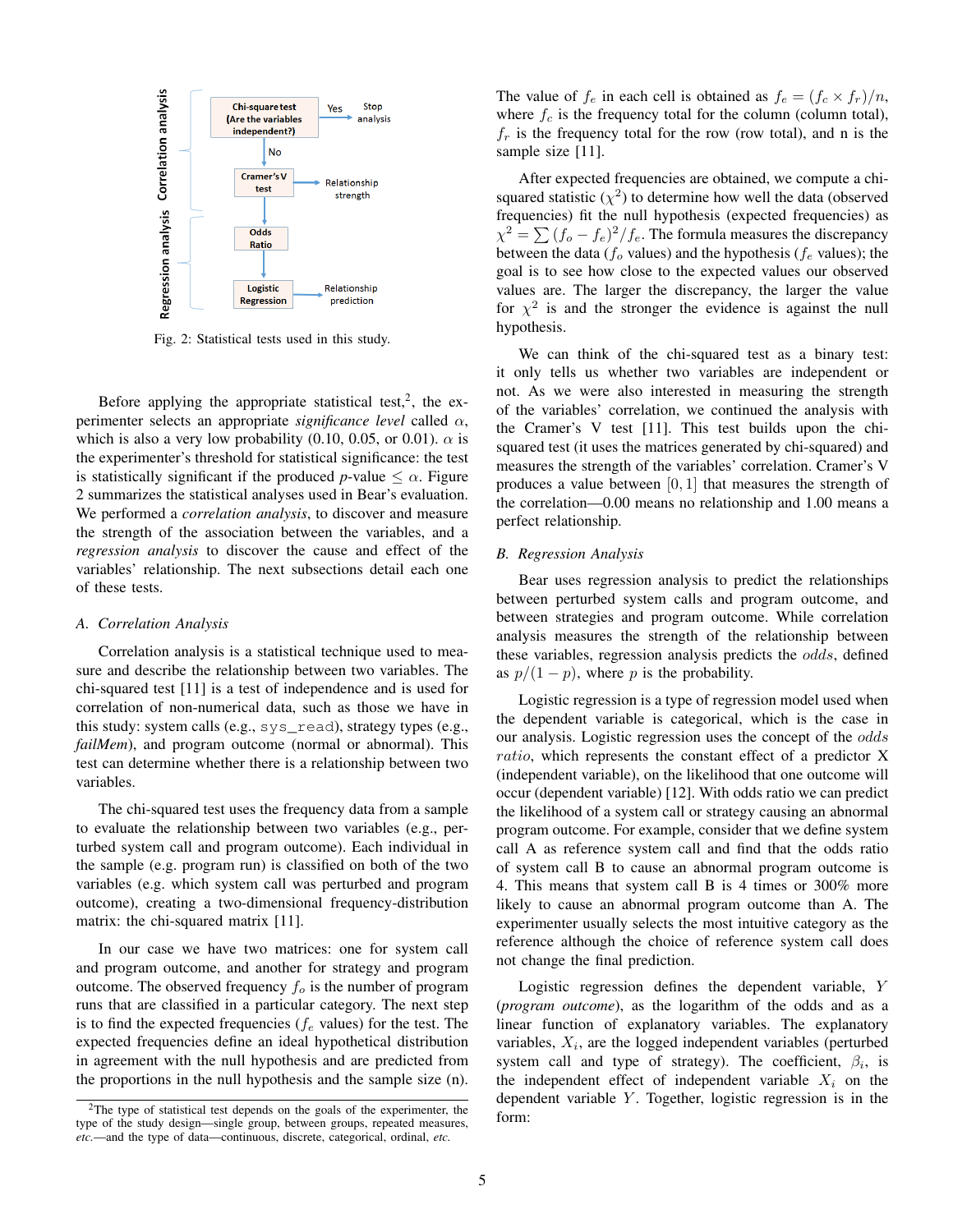$$
Y = \log(\text{odds}(p/(1-p))) = \beta_0 + \beta_1 x_1 + \dots + \beta_n x_n
$$

Regression techniques try to find the best-fitting straight line for the data. When a simple linear regression model is fitted to logged variables, the exponentiated slope coefficient represents the predicted percent change in the dependent variable per percent change in the independent variable, regardless of their current levels [13]. For categorical variables like those used in our study, we use dummy variables of the form:  $x_i = 1$ if  $X_i = read$ , and  $x_i = 0$ , otherwise.

To sum up, in our analysis we use standard hypothesis testing to understand the relationship between perturbed system calls, perturbation strategies, and program outcomes. Our analysis uses correlation analysis to discover whether these variables are indeed dependent and what the strength of their relationships are. Then our analysis employs logistic regression to predict the effects of these variables on an abnormal program outcome.

## V. EVALUATION

This section describes the experiments we conducted to validate Bear. We analyzed 113 applications including applications from GNU Core Utilities [14], SPEC CPU2006 [15] and Phoronix Test Suites [16]. We selected Core Utilities because their applications provide the most commonly used functions in Linux. SPEC and Phoronix benchmarks allowed our evaluation to test different workloads and provided sufficient off-the-shelf test cases. Bear framework doesn't rely on source code for white-box testing, so test coverage doesn't make a difference to our result. For the CoreUtils applications, we selected test case as their commonly used functions. The studied applications fall into four categories—processor (70 applications), network (11 applications), disk (27 applications) and encoding (5 applications).

Our evaluation lasted for 200 hours with approximately 100,000 runs in total. Each run is a combination of the following tuple: {program, syscall, strategy, threshold}. The evaluation covered every system call and strategy in Table I and every threshold in  $\{10\%, 50\%, 90\%\}$ . Each combination ran five times and the number of runs per combination (five) was determined empirically based on the requirements of the chi-squared tests [17]: the chi-square matrix's expected counts should be at least five counts in each cell.

We installed the Bear framework on a virtual machine with 1GB RAM, 40GB Hard Disk, x86\_64 architecture, and single processor running Ubuntu 12.04 with kernel release 3.11. The host machine has 16GB RAM, 160GB Hard Disk, x86 64 architecture, and 8 processors running Ubuntu 14.04 with kernel release 3.13.

Figure 3 shows an example of the input format a developer needs to provide. By default, Bear tests all system calls with all strategies, with 1.5 times of the estimated time to complete as timeout in case any test hangs in the middle of a run. In the example given in Figure 3,  $g++$  is tested by generating optimized code on a Solaris machine with warnings. After

| <b>Input Format</b><br>\$ g++ -Wall -O -mv8 myprog.C -o myprog |                                  | <b>Output Format</b> |                   |       |  |
|----------------------------------------------------------------|----------------------------------|----------------------|-------------------|-------|--|
|                                                                |                                  | Target: $q++$        |                   |       |  |
| Syscall: All                                                   | Timeout: 60                      | System call          | <b>Odds Ratio</b> | Count |  |
|                                                                | Strategy: Al Threshold: 30%      | read                 | 3.53021           | 10    |  |
|                                                                | File syscall: No File thresh: 0% | write                | 1.22807           | 16    |  |
|                                                                | Net syscall: No Net thresh: 0%   |                      |                   |       |  |
| 1.11                                                           |                                  | <b>Strategy</b>      | <b>Odds Ratio</b> |       |  |
|                                                                | Sig syscall: No Sig thresh: 0%   | failMem              | 0.35442           |       |  |

Fig. 3: Format of Bear input and output.

the analysis, Bear outputs system calls and strategies ranked by impact. The number of times each system call is invoked (*Count*) is also provided.

As discussed in Section IV, for each collection of program runs we performed a correlation and a regression analysis. The next subsections describe each one of these analyses and how they were evaluated. In our evaluation, we considered the significance level  $\alpha = 0.05$  (see section IV). The evaluation is organized around the following questions:

- 1) Which perturbation strategies are the most and least impactful on abnormal program execution? Does it vary based on threshold?
- 2) Which system calls are the most and least sensitive to perturbation? Does it vary based on perturbation threshold?
- 3) How does the strategy impact and system call sensitivity vary based on the program type (processor, disk, network, and encoding)?
- 4) Will the result differ when applications are executed with different workloads?

#### *A. Correlation Analysis*

As illustrated in Figure 2, the first analysis phase in Bear is a correlation analysis with a chi-squared test to discover whether the program outcome is independent of applying perturbation strategies on system calls. Table II and III illustrate the chi-square test results between abnormal execution outcome and system calls/strategies. df represents the degrees of freedom and, in our example, equals the number of strategies/system calls minus one. We considered all applications in categories processor and encoding as CPU-bound, and all applications in categories network or disk as I/O-bound.

As discussed in section IV, the evidence to reject the null hypothesis is a chi-square statistic value higher than that in the chi-square distribution table [18]. For system calls  $(df = 20)$ , the chi-squared distribution table shows a value of 39.997, which is lower than every X-squared value in Table II. For strategies ( $df = 9$ ), the chi-squared distribution table shows a value of 18.548, which is also lower than every X-squared value in Table III. This leads us to reject the null hypothesis of independence and conclude that there is an association between a program execution outcome and a perturbation system call, and likewise on a perturbation strategy.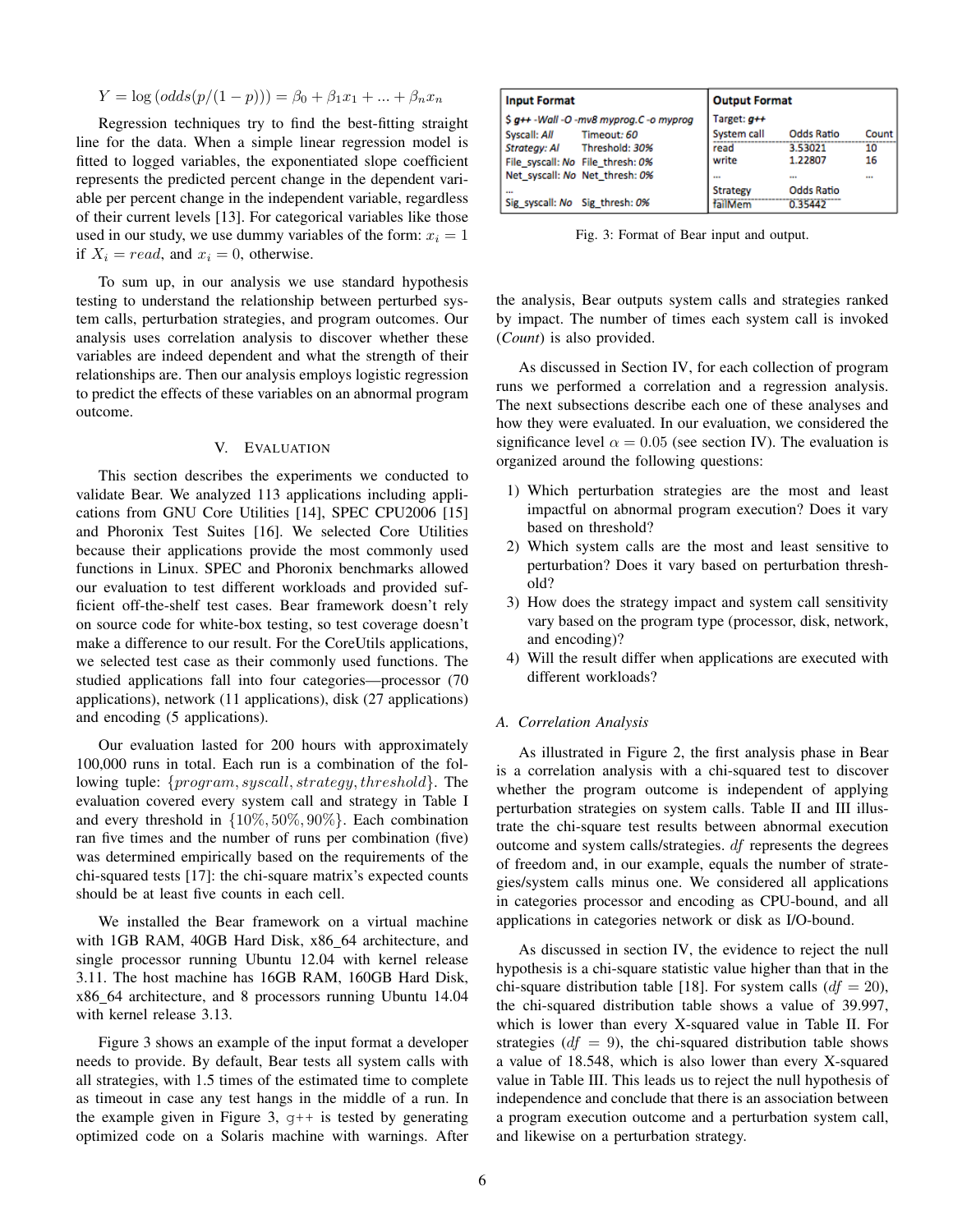|              | X-squared value | df | p-value   |
|--------------|-----------------|----|-----------|
| All programs | 262.39          | 20 | < 0.0001  |
| CPU-bound    | 48.732          | 20 | 0.0003355 |
| IO-bound     | 486 21          | 20 | < 0.0001  |

TABLE II: Chi-square result for *system call* and program execution outcome.

|              | X-squared value | df | p-value  |
|--------------|-----------------|----|----------|
| All programs | 66.428          | Q  | < 0.0001 |
| CPU-bound    | 42.667          |    | < 0.0001 |
| IO-bound     | 112.02          |    | 0.0017   |

TABLE III: Chi-square result for *strategy* and program execution outcome.

To understand the strength of the association between these variables, we did follow-up tests using the Cramer's V method. The tests produced association levels from 15% to 35%, which are acceptable and even desirable based on Cramer's V criteria [19] (see section IV). Given these results we could proceed to the next phase in our evaluation: logistic regression, which allows us to better understand the influence of system call and strategy on the program outcome.

#### *B. Regression Analysis*

This section describes the logistic regression model generated by Bear.

*1) Strategy Impact on Program Outcome:* Bear uses two types of program outcomes: normal and abnormal. We initially classified the possible program outcomes into four levels: normal, crash, abort, and segfaults. During the analysis of 113 programs, we observed that the number of aborts and segfaults was 1-2 orders of magnitude smaller than the number of normal executions and crashes, which would decrease the accuracy of the statistical model. Coupled with controversial opinions on how to classify normal and crashes [20], this prompted us to consider crashes, aborts, and segfault as a single category of program outcome: abnormal. In other words, result normal referred to a correct execution or a graceful exit of a program and result abnormal referred to all the other results.

Figure 4 shows the impact of perturbation strategies as predictors on program outcome for all programs and for the thresholds of 10%, 50% and 90%. With  $p<0.05$ , every strategy except failNoti and chUid are statistically significant in predicting an abnormal program outcome. Odds ratios on the  $x$ -axis show the odds of a strategy causing an abnormal program outcome when compared to a reference strategy. The reference strategy doesn't make a difference on the analysis result. We selected *nullMem* as the reference strategy and plotted how much more or less likely (odds ratio) the other strategies are in causing an abnormal outcome compared to *nullMem*, the most significant strategy in predicting an abnormal program outcome.

For example, for the perturbation threshold of 90%, strategy *failAcc* has an odds ratio of  $0.5$  ( $p < 0.001$ ) when compared



Fig. 4: The impact of perturbation strategies in predicting abnormal program outcome, tested on all programs with thresholds of 10%, 50% and 90%. Reference strategy is *nullMem*. Odds ratio shows how much more or less likely a strategy is to cause an abnormal program outcome compared to the reference strategy. Absence of chUid and failNoti means that they are not significant in predicting an abnormal execution.

with *nullMem*, which means that it is 50% less likely to cause an abnormal program outcome than *nullMem* for the same threshold. Notice that the odds ratios vary depending on the perturbation threshold. For example, *diffType* is more likely to cause an abnormal program outcome for 10% and 50% perturbation threshold than for 90%.

On threshold 50% and 90%, the impact of strategies follows a similar trend, with nullMem failAcc and failSig as the three most impactful strategies and failLock diffType and redLen as the three least impactful strategies. The impact of strategies on threshold 10% differed by some degree. When the threshold increases from 50% to 90%, the overall impact of the strategies decreases compared to reference strategy nullMem, which shows that the impact of nullMem increases faster than that of the rest of strategies. Also, the impact of failSig and failLock increases faster than that of buffer and memory-related strategies such as failAcc, failMem, bufOf, diffType and redLen.

The absence of strategies chUid and failNoti in Figure 4 does not necessarily mean that they have no impact on an abnormal program execution. They are just not statistically significant in predicting an abnormal result under the defined level  $\alpha = 0.05$ . In other words, their impact is relatively little compared to the other strategies.

We evaluated the tested programs execution based on whether the application was CPU or I/O-bound. We considered all applications in categories processor and encoding as CPUbound, and all applications in categories network or disk as I/O-bound.

Figures 5 and 6 show the impact of the strategies on program outcome when we analyze I/O-bound and CPU-bound programs separately. Figure 5 shows that only five strategies related to buffer and memory demonstrate statistical significance in predicting an abnormal program outcome for I/O-bound pro-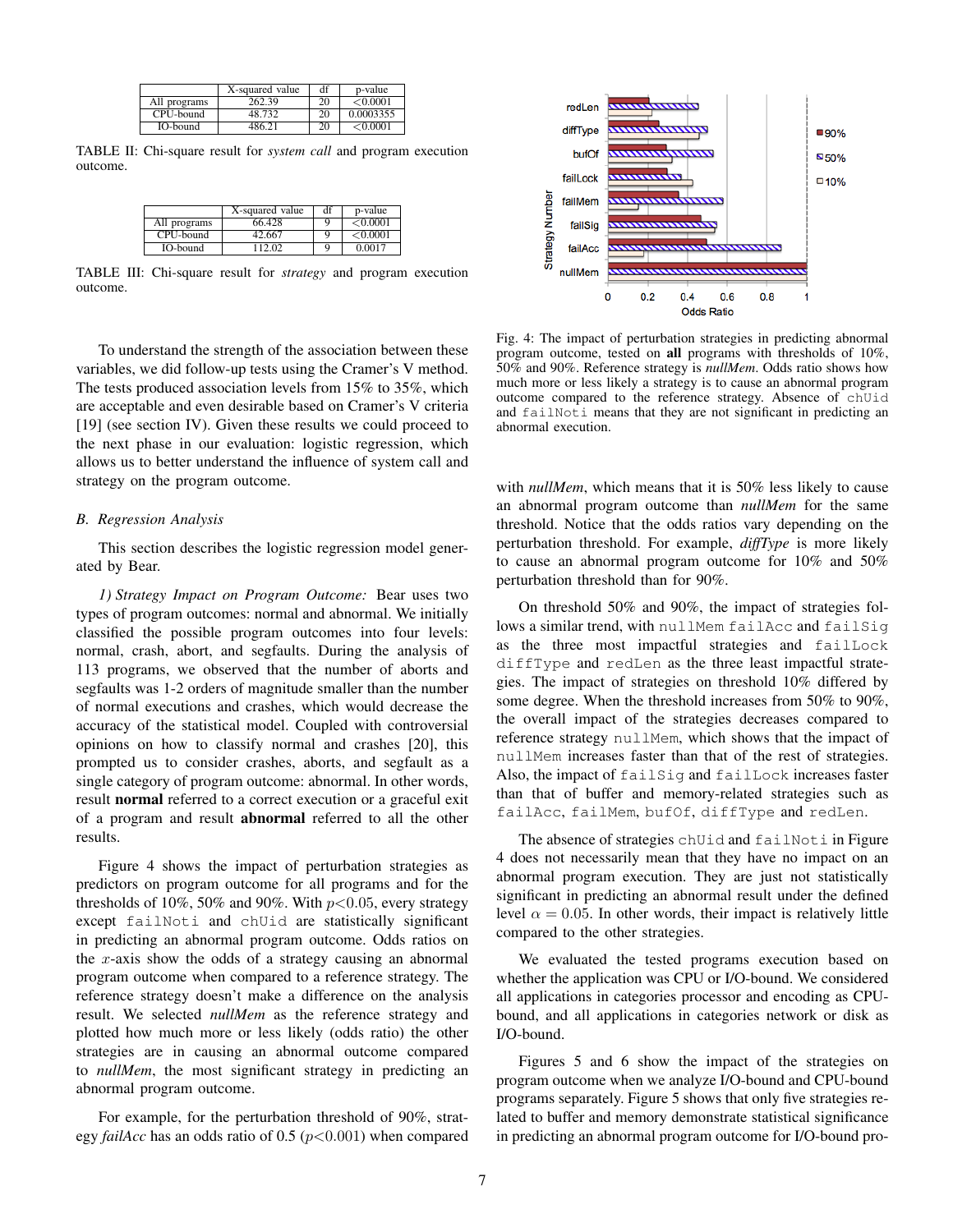

Fig. 5: Impact of perturbation strategies in predicting abnormal program outcome, tested on I/O-bound programs. Each strategy is compared with reference strategy *nullMem*.



Fig. 6: The impact of perturbation strategies in predicting abnormal program execution, tested on CPU-bound programs. Each strategy is compared with reference strategy *nullMem*.

grams. nullMem still has the strongest impact while bufOf, redLen, and diffType show similar impacts at around 20% of nullMem. For CPU-bound programs, the result shows some differences as displayed in Figure 6. Besides the five statistically significant strategies in I/O-bound programs, signalrelated strategies such as failLock and failSig are also significant in CPU-bound programs. nullMem still has the strongest impact, and the rest of the strategies are at about 50% to 70% of its impact. failAcc does not appear in Figure 5 and 6 because of the *complete separation* statistical phenomenon that occurred after we separated the data from CPU and IO-bound programs. *Complete separation* occurs when a linear combination of the predictors yields a perfect prediction of the response, which skews the model and reduces its overall predictive strength. In our experiment, any system call/strategy presenting a number of normal outcomes 20 times more than the number of abnormal outcomes is considered affected by complete separation.

The lesson learned is that nullMem is the highest impactful misbehavior for predicting an abnormal execution in both I/O-bound (disk and network) applications and CPU-bound (processor and encoding) applications. Buffer overflow, value outside domain, unchecked return length, and memory leak should be carefully considered during software development. CPU-bound software is especially sensitive to signal-related errors. In case of limited resource (time, performance hit limit, man hours) for testing/verification, naked notify and privilege degradation can be given the lowest priority as they bring the least impact on program execution.



Fig. 7: Top nine most impactful system calls on predicting abnormal program outcomes for all programs, compared with reference system call mmap.

*2) System Call Impact on Program Execution:* At threshold 10%, every system call makes equal little impact in predicting an abnormal program outcome. Thus in this section, we only consider system call sensitivity with the thresholds of 50% and 90%. At these threshold levels, every system call is statistically significant in predicting an abnormal program outcome. Figure 7 shows the nine most impactful system calls compared to the reference system call mmap on abnormal program outcome. The likelihood of an abnormal program outcome is again demonstrated by using odds ratios on the xaxis. mmap is chosen as the reference system call since it is the most statistically significant in predicting an abnormal program outcome. This finding corroborates our previous finding that failMem and nullMem are the two most impactful strategies in causing abnormal program execution.

At threshold 50%, system call access is approximately 60% less sensitive than mmap and is the second-most sensitive for abnormal execution. A failure in access prevents a program from accessing a library and can abruptly cause its termination. The other system calls demonstrate a relatively equal significance. Network-related system calls such as sendto and recvfrom are not in the top nine most significant list, which can be attributed to their robustness against perturbation or the presence of robust end-to-end checks and retry mechanisms over network layer. At threshold 90%, every system call presents only 10% to 15% of mmap's sensitivity. This happens because the sensitivity of mmap increases faster than the other system calls when the threshold increases.

Figures 8 and Figure 9 evaluate the I/O-bound and CPUbound subsets respectively. In I/O-bound programs, only five system calls are statistically significant in predicting an abnormal outcome. mmap was removed from the analysis model for I/O-bound programs due to the *complete separation* problem. Any perturbation on mmap for all thresholds almost always caused an abnormal program outcome, and adding a variable where the outcome is already known skews the model and reduces its overall predictive strength.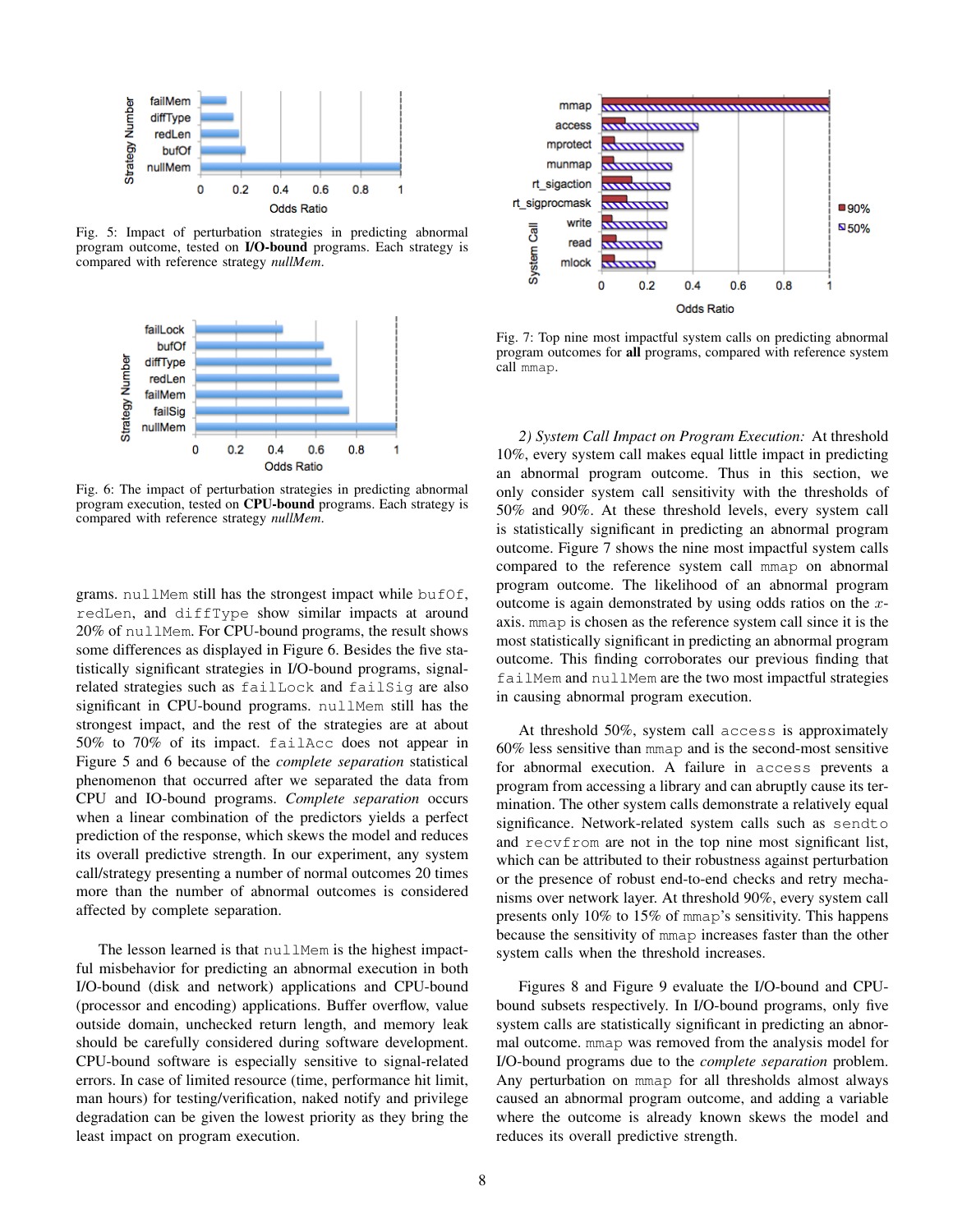

Fig. 8: Statistically significant system calls on predicting abnormal program outcomes for IO-bound programs, compared with reference system call mremap.



Fig. 9: Statistically significant system calls on predicting abnormal program outcomes for CPU-bound programs, compared with reference system call mmap.

Thus after eliminating mmap from the model, mremap becomes the most sensitive system call and works as the reference system call in Figure 8. Again, no network-specialized or signal-related system calls show up in the figure, corroborating the result in Figure 7 that no network-specialized system calls are highly significant and the result in Figure 5 that no signalrelated strategies are highly significant.

Figure 9 listed all the system calls that are statistically significant for an abnormal CPU-bound program outcome compared with reference system call mmap. Generic system calls (such as write and read), memory-related system calls (such as munmap and mprotect) and signal-related system calls (such as rt\_sigprocmask) have more than 40% of the sensitivity of mmap. Network-related system calls, such as sendto recvfrom, show lower sensitivity at around 20% of mmap. System calls such as readv/write and preadv/pwritev with a vector buffer do not appear in Figure 9, while read/write and pread64/pwrite64 with a general buffer do, indicating that system calls with a vector buffer are less impactful in predicting an abnormal program execution. Notice that even though some system calls present equal sensitivity, such as sendto and mlockall,



Fig. 10: Impactful strategies on predicting abnormal program outcomes on three workloads, compared with reference strategy nullMem.

the frequency at which they are called is totally different. Developer and testers should balance their time, not only based on how severe the impact on the system call might be, but also on how frequently the system call is invoked.

*3) Workload Impact on Program Outcome:* SPEC CPU2006 and Phoronix Test Suite provide applications that can be configured to run under different workloads. Twenty-six applications are selected because they can be installed successfully on our experiment virtual machine. The workloads contain three levels: light, medium, and heavy, which correspond to test, train, and ref levels for SPEC CPU2006, and first, middle-most, and last level in Phoronix Test Suite.

Figure 10 shows the statistically significant strategies in predicting abnormal program outcome on three workloads compared with reference strategy nullMem. From Figure 10, we can see that the results for light and medium workloads follow the same trend, with nullMem and diffType highly impactful and failSig, redLen and bufOf less impactful. However, when workload increases from medium to heavy, bufOf rapidly grows the impact to 10 times of the original, and diffType and failSig double their impacts. Figure 11 demonstrates the sensitive system calls on predicting abnormal outcome for the three different workloads. Every system call in the figure has 10% to 20% sensitivity of mmap's sensitivity and presents equal impact on three workloads, indicating that the workload does not influence the system call sensitivity on predicting abnormal program outcome.

This tells the developers that regardless of the system call type, buffer overflows and value outside domain bugs should be taken seriously when heavy workloads are used.

### *C. Summary and Recommendations for Developers*

Our results showed that for CPU-bound applications, the four most sensitive system calls are mmap, write, munmap and rt\_sigprocmask. While for I/O-bound applications, the four most sensitive system calls are mremap, write, read and munmap. For both I/O-bound and CPU-bound applications, null dereferencing and buffer overflow strategies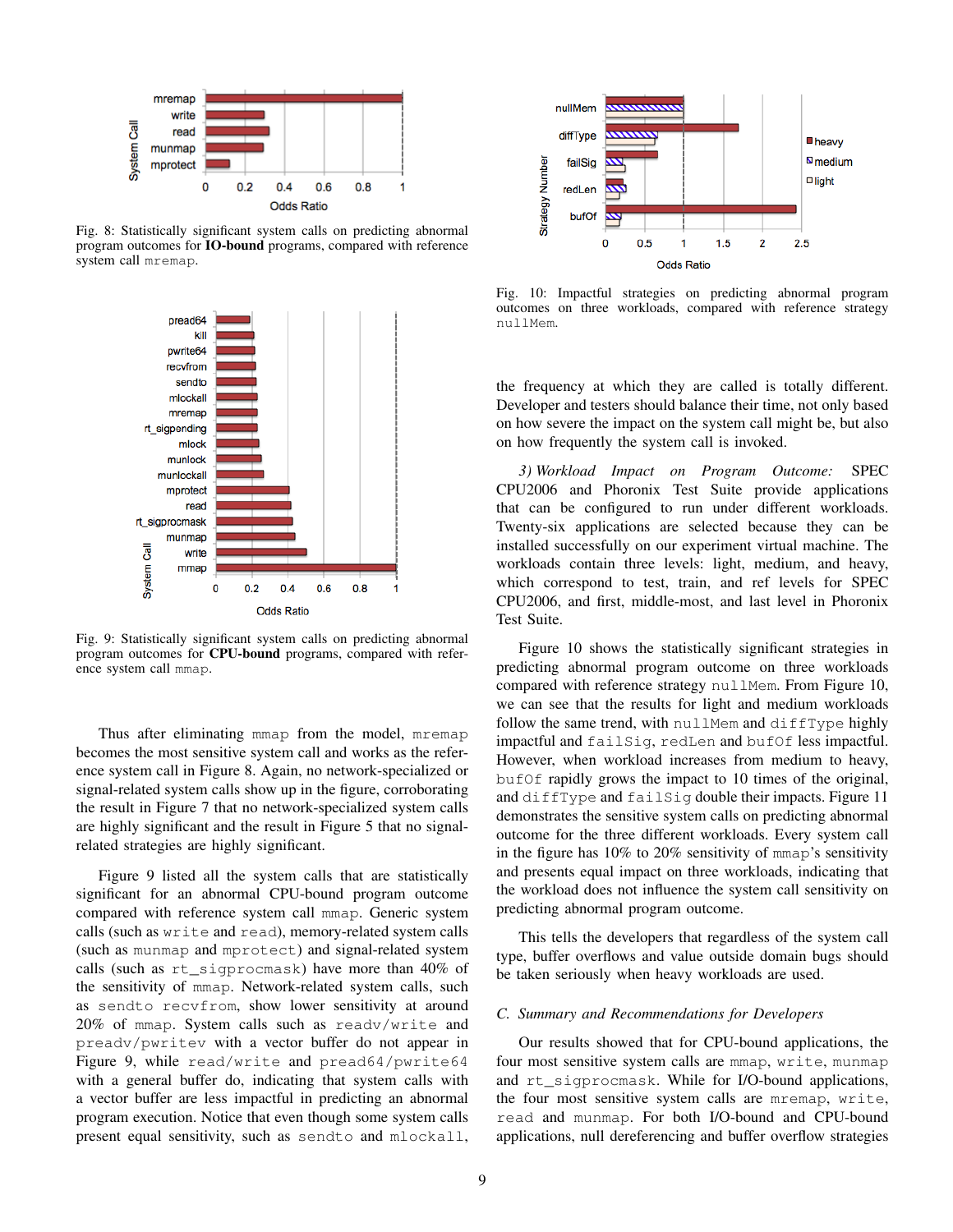

Fig. 11: Statistically sensitive system calls on predicting abnormal program outcomes on different workloads, compared with reference system call mmap.

are the two most severe in predicting an abnormal program outcome. For CPU-specific applications, signal-related errors are of the equal importance. The two least impactful strategies are naked notify in method and privilege degradation, and the rest of the strategies are of similar impact.

Surprisingly, network-specialized system calls (read and write excluded) didn't show high impact on abnormal execution, taking into account their wide use in programs and APIs, and this should be attributed to the effectiveness of a perfect end-to-end checking and retry mechanism over network layer.

When workload is heavy, the impact of buffer overflow on abnormal execution doubled five times than medium workload and far exceeded the impact of null dereferencing. The same thing happens on wrong-type buffer strategy, which doubles the impact on heavy workload. On light and medium workload, strategy impact and system call sensitivity remains invariant for all applications.

When resources are limited (time, man hours, performance), developers should focus on buffer type and return length checking, considering how commonly used read and write system calls are, especially when application workload is heavy. One strategy developers should take is to use system calls that are specialized and that use vector arrays in a struct parameter, rather than a standard array in the parameter list. Moreover, given a choice of more than one system call for a particular functionality developers should choose those with a larger parameter list. Null dereferencing is a severe problem as well and almost the hardest to debug when a segmentation fault occurs. Therefore, failure-oblivious computing can be a promising way for saving developers and testers from memory bugs.

## VI. RELATED WORK

This paper intersects the areas of fuzz testing, faulttolerance, failure-oblivious computing, and unpredictability and diversity in computer systems. In this section we discuss relevant work in these areas.

Fuzz Testing: Fuzz testing is an effective way to discover coding errors and security loopholes in software, operating systems, and networks by testing applications against invalid, unexpected, or random data inputs. Miller et al. [21] first proposed fuzz testing as an inexpensive mechanism to generate additional software tests. The authors later extended the work [22] to identify missed return code checks from crucial calls, such as memory allocation. Many additional fuzz testing approaches have been proposed [23]–[25]. Trinity [26], for example, randomizes system call parameters to test the validation of file descriptors, and found real bugs [27], including bugs in the Linux kernel [28]–[30]. White-box fuzzy testers [31]–[34] were also proposed to increase the coverage of test inputs by leveraging symbolic execution and dynamic test generation. For instance, KLEE [33] uses symbolic execution and a model of system call behaviors provided by a user to generate high-coverage test cases. BALLISTA [20] tests the data type robustness of the POSIX system call interface in a scalable way, by defining 20 data types for testing 233 system calls of the POSIX standard. Bear can also be thought as a fuzz tester at the OS system call API and contributes statistical techniques to understand how sensitive an application is to a particular type of OS misbehavior.

Fault Injection: Fault injection is an important method for generating test cases in fuzz testing. Through fault injection, researchers are able to study fault propagation [35] and develop flexible and robust software and systems [36]–[38]. Kanawati and Abraham provide a methodology and guidelines for the design of flexible software, based on their experience with the fault injection tool FERRARI [36]. Fault injection has been applied to a number of abstractions. DOCTOR [37] for example, supports memory faults, CPU faults, and communication faults. FINE [35] traces execution flow and key variables through the UNIX kernel via hardware-induced software errors and kernel software faults injection. A recent survey on assessing dependability with software fault injection [39] provides a comprehensive overview of the state of the art fault injection approaches to fit the goals of researchers and practitioners. LFI tool [40] injects errors in library-calls, in order to identify error handling faults that arise from misunderstanding of library APIs, and from poor portability across different OSes. Other possible forms of fault injection are code mutations and data interface corruptions [41].

Bear also works by injecting faults (perturbations) in the execution of software at the system call level. Even though this fault injection can be leveraged in fuzzy testers, Bear's goal is to statistically understand program sensitivity to different types of faults on different types of system calls.

Failure-Oblivious Computing: Failure-oblivious computing allows a system or program to continue execution in spite of errors. Rinard *et al.* [42] published a classic paper in the area that introduced a C compiler to insert checks to dynamically detect invalid memory accesses. On errors, instead of terminating the program or throwing an exception, the program would discard invalid writes and manufacture values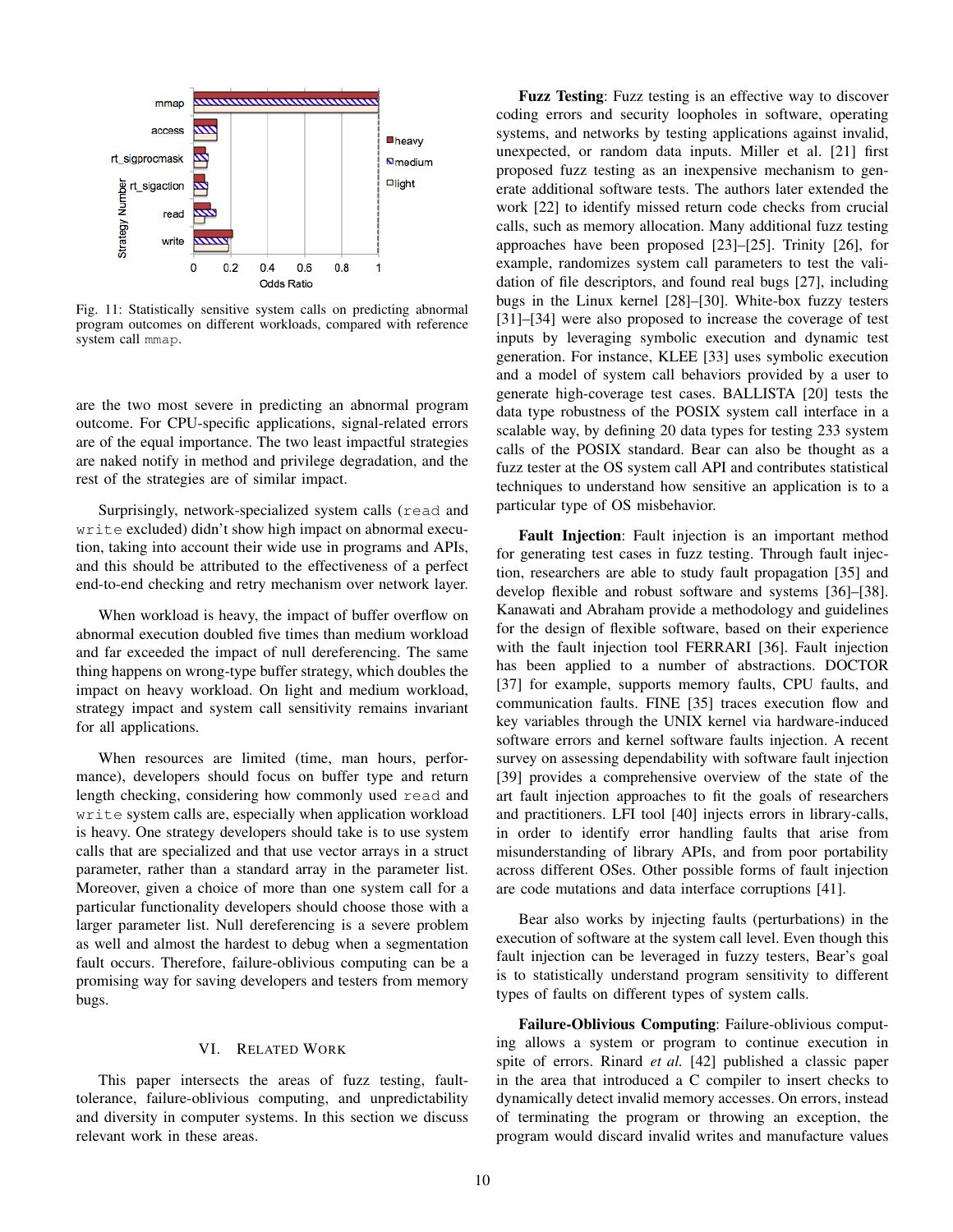to return for invalid reads, enabling the program to continue its execution. ASSURE [43] introduces rescue points in software (discovered via fuzzing) to recover it from unknown faults, while maintaining both system integrity and availability. Bear's goals are complementary to failure-oblivious approaches. By determining the most impactful types of perturbations and the most sensitive system calls, it can help failure-oblivious approaches to better target checks and rescue points, greatly improving the effectiveness and the high performance overhead of such approaches.

Unpredictability and Diversity: A major new trend in secure systems is toward mutual distrust between applications and operating systems [6], [7], facilitated by technologies such as Intel SGX [4]. SGX offers features such as protecting application memory from the OS, as well as a hardware-attested, cryptographic hash of the launched code. OSes are commonly compromised [44], and are often considered untrustworthy by users—especially in cloud computing environments, where software components may be provided by a third party. Iago attacks [3], for example, compromise a process execution by manipulating system call return values, illustrating the importance of deeper analysis of how resilient an application is to unexpected OS behavior.

Several projects mitigate buffer overflows and other memory errors by randomizing system call mappings, global library entry points, stack placement, stack direction, and heap placement, often in conjunction with running multiple versions in parallel to detect divergence [45], [46]. The Synthetix project [47] specializes code dynamically using automatic compiler analysis and programmer annotations, primarily to improve performance; specialization has been proposed as a mechanism to block attacks [48]. Program slicing has also been used to bound the cost and complexity of automatic diversification [49]. Containing unpredictability has an effect of increasing server availability. Rinard et al. [50] demonstrated how failure-oblivious computing can enable servers to execute through memory errors without memory corruption. By converting unanticipated and dangerous execution paths into invalid inputs in the error-handling logic, the server continued on processing subsequent requests, and largely extended the range of requests processed. Compiler diversification and instruction randomization techniques [51] are complementary and orthogonal to Bear, as software generated with such techniques will be more resilient to random and adversarial perturbations. Further, Bear can provide insights about which functionalities are the best candidates for perturbation as a way to create diversity in the system. For example, proposals like those of Sun *et al.* [52], [53] can select approaches for OS unpredictability that minimize the impact on benign applications, while still generating diverse runs of the same system.

### VII. CONCLUSIONS AND FUTURE WORK

This paper introduced Bear, a framework for statistical analysis of program sensitivity to OS unpredictability that aids developers in writing programs that are resilient to OS misbehavior. Bear's evaluation produced important insights for developers.

As expected, perturbations like null dereferencing and buffer overflow are the two most significant strategies in predicting abnormal program outcomes, while the two least impactful strategies are naked notify in method and privilege degradation. For CPU-specific applications, signal-related perturbations are also highly impactful. For system call sensitivity, network-specialized system calls (read and write excluded) did not show high impact on abnormal execution, taking into account their wide use in programs and APIs, and this should be attributed to the effectiveness of a perfect end-toend checking and retry mechanism over network layer. Generic system calls are more sensitive than specialized system calls for example, socket-related system calls read/write are twice the sensitivity of sendto/recvfrom. System calls having a general buffer are more sensitive than those having a vector buffer parameter (e.g. read/write is in the sensitive list but readv/writev is not). System calls having fewer number of parameters specified are more sensitive than those having a larger number of parameters list (e.g. access is in the sensitive list but faccessat is not).

Developers should be careful on handling buffer type and return length of OS system calls, considering how commonly used read and write system calls are, especially when application workload is heavy. Developers and testers should balance their time not only based on how severe the impact of a system call or a strategy, but also on how frequently it is invoked. If resources are limited, failure-oblivious computing can be a promising way for saving developers and testers from memory bugs. Given an option of more than one system calls for the same functionality, developers should select system calls that are specialized, taking a buffer of vector inside a parameter struct and having the larger parameter list.

With slight changes, Bear's framework can be applied for all OSes because most of the system calls in the perturbation set are portable/generic. The future work will include finer granularity on the abnormal execution results.

### VIII. ACKNOWLEDGMENT

We thank the ISSRE anonymous reviewers for their insightful comments. This research is supported by NSF grant CNS-1149730, CNS-1228839 and DGE-1303211.

#### **REFERENCES**

- [1] Y. Zhuang, E. Gessiou, S. Portzer, F. Fund, M. Muhammad, I. Beschastnikh, and J. Cappos, "Netcheck: Network diagnoses from blackbox traces," in *USENIX Symposium on Networked Systems Design and Implementation*, 2014.
- [2] J. Rasley, E. Gessiou, T. Ohmann, Y. Brun, S. Krishnamurthi, and J. Cappos, "Detecting latent cross-platform api violations," in *IEEE International Symposium on Software Reliability Engineering (ISSRE)*, 2015.
- [3] S. Checkoway and H. Shacham, "Iago attacks: Why the system call api is a bad untrusted rpc interface," in *Proceedings of the ACM International Conference on Architectural Support for Programming Languages and Operating Systems (ASPLOS)*, 2013, pp. 253–264.